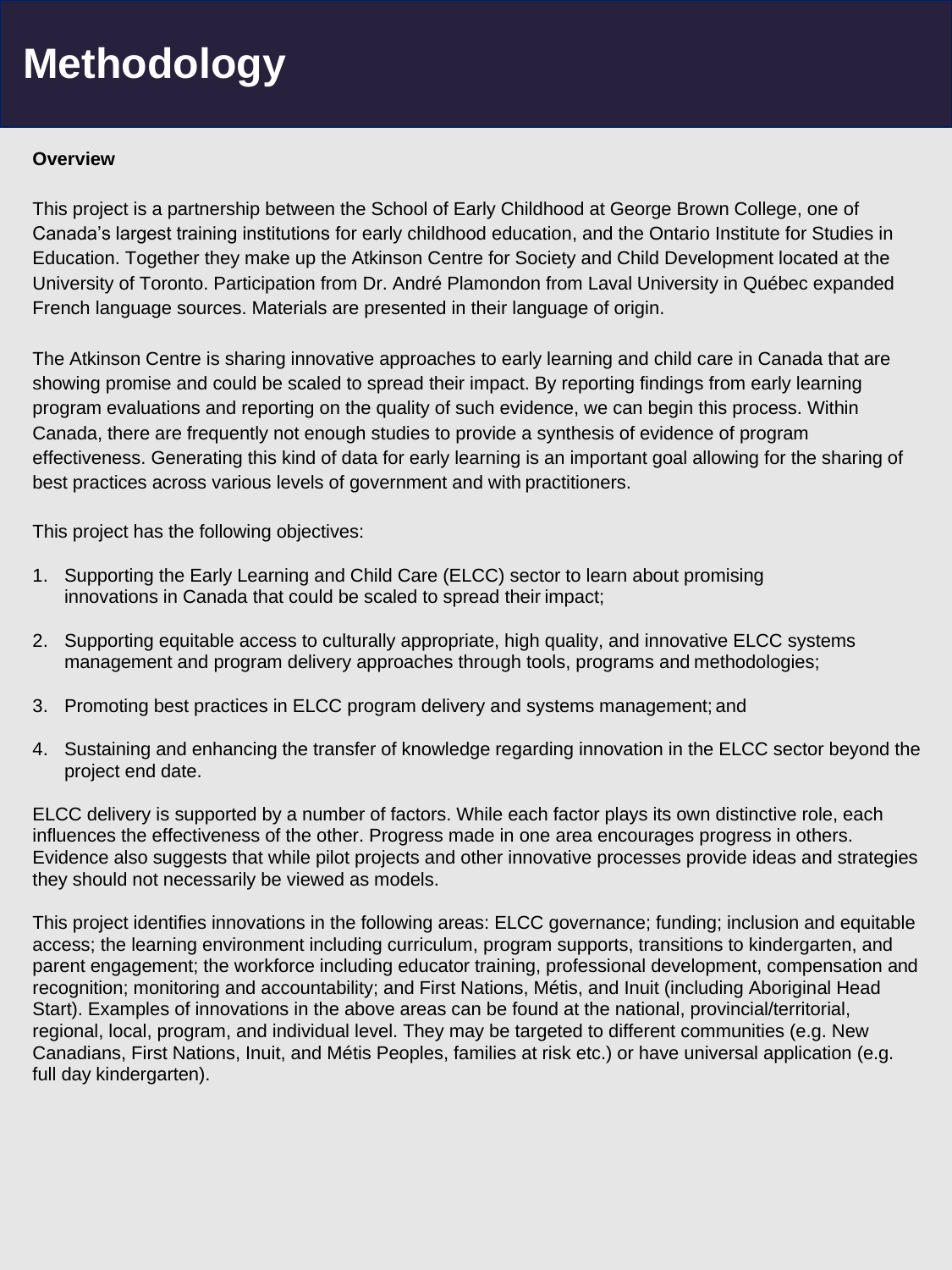Evaluations demonstrate that various innovations produce different outcomes (including those that are either unintended or not the primary objective of the innovation), and effects may either be short-term or long-lasting. Innovations may directly improve child outcomes, or influence educator practice and improve the quality of programming. The evaluations themselves differ in their rigour. Qualitative and quantitative evaluations are included in this review. Randomized control trials (RCTs) although more rare, are also represented here, as are discontinuity regression analyses when evaluations are conducted on large population measures.

This data is organized into an "*ELCC Innovation ToolKit*", an accessible, web-based format identifying the type of innovation (i.e. governance, funding, access, learning environment, accountability, First Nations, Inuit, and Métis); where the evaluation(s) were conducted; and the policy and child outcomes.

## *Defining Innovation*

For the purpose of this ToolKit, innovation is defined as a program that falls outside relative practice across Canada, and has been evaluated. Innovative practices must also have the potential to be scalable. Scalability requires innovation that can flexibly adapt to effective use in a wide variety of contexts, across a spectrum of learners and educators. It must also be robust in order to retain effectiveness in settings that lack ideal conditions for success.

Innovative practices in ELCC included in this review have been evaluated either by academic institutions, government bodies, or by commercial and non-profit sponsors. Only innovations that have occurred after 1997 are included here. In 1997, when Quebec implemented its landmark initiative, making childcare accessible to the wider population at \$5/day. This marked a turning point for child care in Canada and brought national attention to its benefits.

## **Exclusion Criteria**

Following the database search, 242 evaluations were identified and reviewed by 5 coders. Evaluations were excluded if they were conducted prior to 1997, full text was not found, the evaluation was published in a language other than French or English, the evaluation had less than 10 participants, there was no effect measure, the outcome measure was unrelated to the scope of the current work, the study did not target children from 0-8 years of age, the objective was not targeted to early education services, the evaluation was of policy implementation only, the innovation included only direct payment transfers to parents, the innovation was not within early education programs, the evaluation did not include a Canadian sample, and the publication was an expert opinion only. Based on the above criteria, the 240 evaluations were reviewed and 125 were included. A **[coding manual](https://docs.wixstatic.com/ugd/2c3c3a_f984a11920644ead995facee0b227e03.pdf)** was used to ensure inter-rater consistency. Inter-rater reliability was conducted at the onset of the review to ensure high rates of reliability.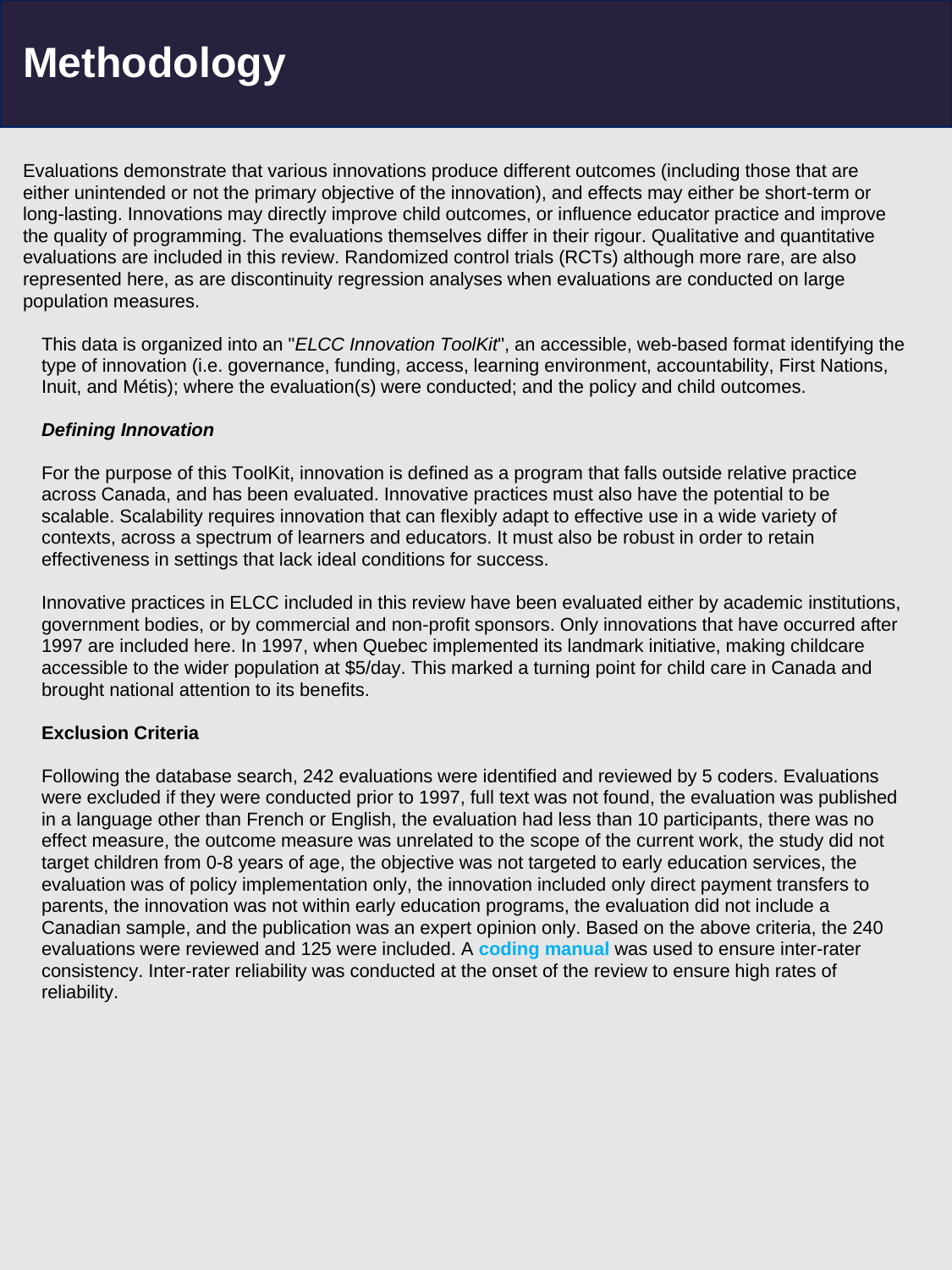#### **Authors' Notes**

Some evaluations on ELCC programs and services conducted by governments are not included in this review because reports have been removed from public access. Although many of the innovations presented here have a myriad of international vigorous scientific evaluations, only Canadian studies have been included for the purpose of this review. The challenges of such a review is the vast variability of methodologies that exist in the literature. As both qualitative and quantitative evaluations are included here, a distinction is made in the ToolKit between methodologies, allowing the user to decipher the type of evidence that supports the innovations. Quantitative evaluations can help remove human biases from evaluations and analyses, and are systematic in their assessment, making the results more replicable. On the most stringent of quantitative designs lies randomized control trials (RCT) that allow for causal relationships and predictability of outcome. Also included are discontinuity regression analyses, a method more commonly used when assessing changes in policy. Qualitative evaluations on the other hand are not stringent in their methodology, are more exploratory, and much more subject to biases. Still, qualitative evaluations are invaluable specifically for the reason that it explicates human interaction and allows interpretation. Many fields, including early education, decide how to move forward in research or assess the value of data through this methodological design. Taken together, this review has made one issue very clear, Canada needs to invest more on highquality research in the area of ELCC in order to better understand the causes of changes in outcomes and the effects of changes in programs and policies, in order to better support children and families.

**This ToolKit does not stand as a final product, but a working collection of Canadian evaluations in ELCC. If you are a Canadian researcher in ELCC and feel your work may contribute to this document, please [contact our](https://www.canadianelccinnovations.ca/contact) team.**

## **Search Criteria and Methods**

Evaluations of innovative practices were searched using the following databases.

#### *Library Databases:*

Academic OneFile Academic Search Complete Applied Social Sciences Index & Abstracts (ASSIA) Business Source Complete Canadian Business & Current Affairs Database (CBCA Complete) Canadian Research Index (CRI) CINAHL Education Source **FMBASE** ERIC International Bibliography of the Social Sciences\*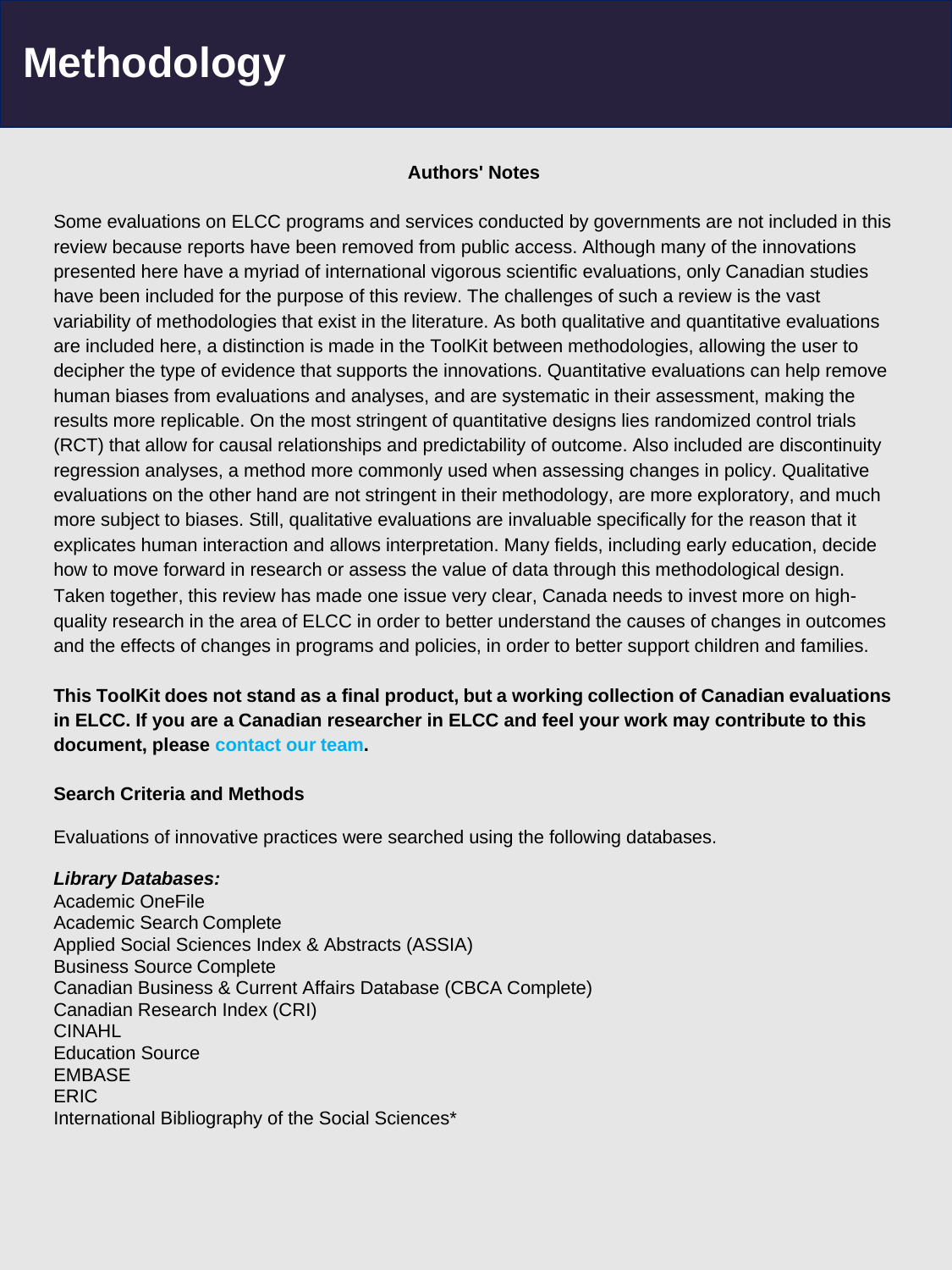Linguistics and Language Behavior Abstracts **MEDLINE** Periodicals Archive Online\* Periodicals Index Online\* Policy File Index\* ProQuest Dissertations & Theses **PsycARTICLES** PsycINFO PsycTESTS\* Sociological Abstracts Social Science Abstracts\* Social Sciences Citation Index\*

## *Other Databases:*

GALLOP Portal Government of Canada Publications

#### *Search Strategy***:**

Each search consisted of five sets of keywords, related to age group, innovation, evaluation, targeted change, and geography. "Evaluation" category was divided into two sets: one for innovation, another for evaluation. This avoided false positives related to (established, non-innovative) evaluation practices.

Relevant databases were identified and selected through the database lists on the George Brown College LLC and UTL websites. Some databases were searched individually, others simultaneously through EBSCO and ProQuest federated searches. Databases identified with an asterisk (\*) in the list above turned up no results.

Each library database (or set of databases in a federated search) was searched five times, once for each targeted change. The other sets of keywords remained the same for each search. Searches were limited by date (1997-present) and by source type (excluding newspapers, magazines and wire feeds). Results were imported into EndNote, where duplicates were identified and removed, and remaining results assessed for relevance. Irrelevant results were removed from the list.

Non-library databases have more limited search functionality and/or character limits for keyword searches. Searches here used simpler keywords and multiple search attempts, and by browsing when necessary. Documents found outside the George Brown College or University of Toronto libraries were entered manually into EndNote. Additionally, sources were identified by scanning the bibliographies of meta-analyses and literature reviews; sources that had not appeared in the previous searches were located through title searches in library databases (for academic and professional publications) or Google (for government documents).

Researchers attended conferences, workshops and meetings to present the project and solicit studies. Researchers also used their own knowledge to add to the works reviewed in the ToolKit.